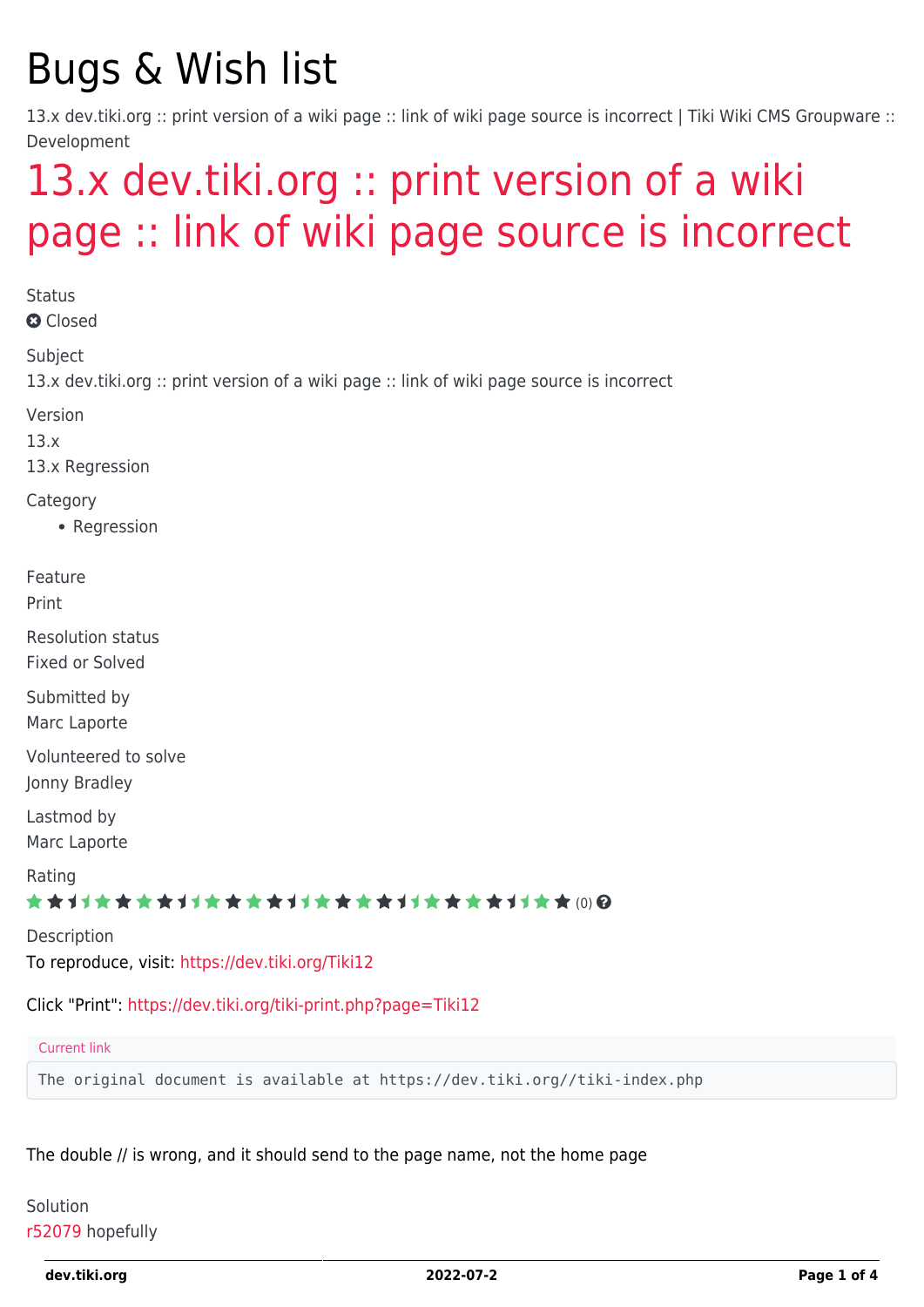Importance 6 Easy to solve? 10 easy Priority 60 Demonstrate Bug (Tiki 19+) Please demonstrate your bug on show2.tikiwiki.org Version: trunk ▼ [Create show2.tikiwiki.org instance](#page--1-0) Ticket ID 5329 Created Sunday 13 July, 2014 19:27:52 GMT-0000 by Marc Laporte LastModif

Tuesday 22 July, 2014 17:38:33 GMT-0000

## Comments

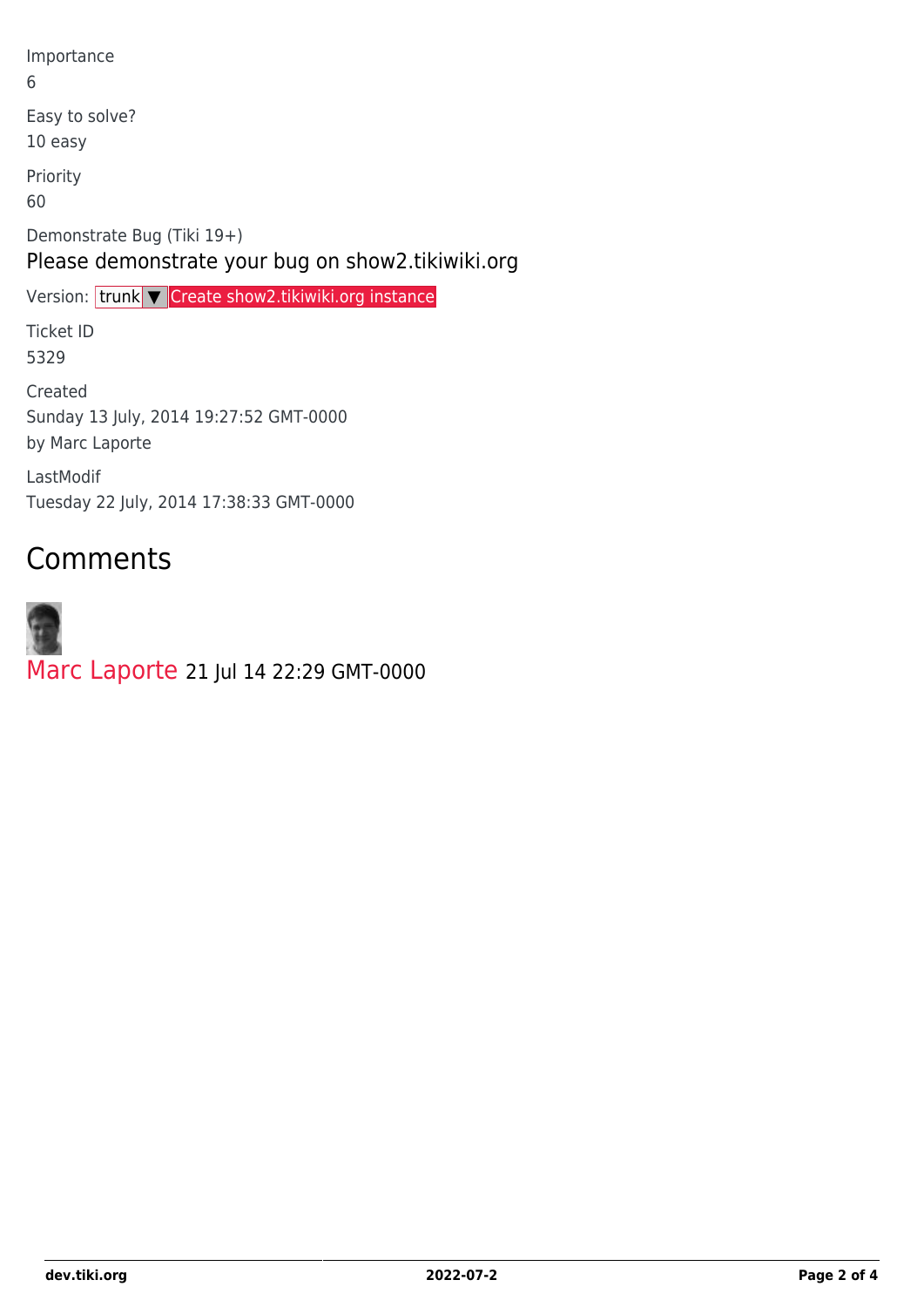https://dev.tiki.org/tiki-print.ph ?page=Tiki12

- **CONSUMING TRAINER** o Xavi
	- $o$  You?
- Communications:
	- o Rick (usually ok?)
- · Profiles:
	- o Xavi
	- o You?
- UI & Themes:
	- o You?
- Community
	- o Marc
	- o You?

Other roles to be ideally filled: Security, i18n, Infrastructure, Legal - add

Pages linking to Tiki12 7 pages link to Tiki12

- Admin Wizard
- Development
- DevMenu
- How to release
- Monitorina
- New Defaults
- Regressions in 12x

#### Alias

• release process 12

tiki.org/tiki-index.php The original document is available at https://de



### Jonny Bradley 22 Jul 14 12:06 GMT-0000

Odd, this is fine on my localhost - and i've stepped through the query function several times now and i can't see why the page param gets lost on this server... and some other pages work ok, like http://dev.tiki.org/tiki-print.php?page=test or http://dev.tiki.org/tiki-print.php?page=Wide+Content+Test or http://dev.tiki.org/tiki-print.php?page=Tiki14 but not ok for http://dev.tiki.org/tiki-print.php?page=Tiki13

#### Any ideas anyone?